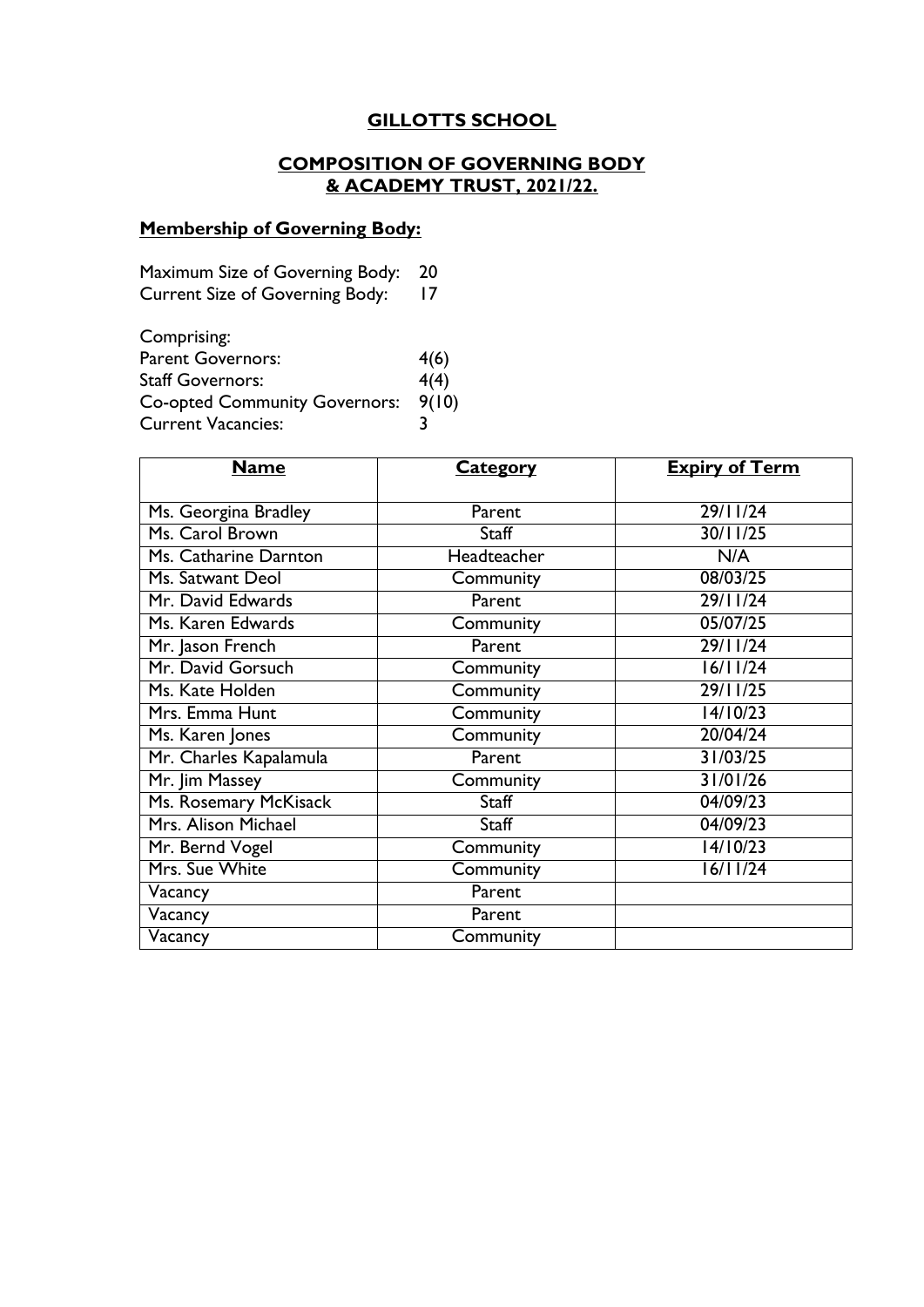## **Officers of the Governing Body:**

| Chair:                                | Mr. David Gorsuch |
|---------------------------------------|-------------------|
| Vice Chair:                           | Ms. Kate Holden   |
| <b>Chairs of Standing Committees:</b> |                   |
| Admissions                            | Mr. David Gorsuch |
| Curriculum & Student Progress:        | Mr. Bernd Vogel   |
| Land Sale                             | Mr. David Gorsuch |
| Finance & Resources:                  | Ms. Kate Holden   |
| Personnel:                            | Mrs. Sue White    |
| <b>Clerk to Governors:</b>            | Mrs. Glynis Smith |

#### **Membership of Academy Trust:**

Comprises those holding the following posts:

|                                       | Chair of Governors: Mr. David Gorsuch (also Chair of Admissions, Land Sale); |
|---------------------------------------|------------------------------------------------------------------------------|
| Chair of C & SP:                      | Mr. Bernd Vogel;                                                             |
| Chair of $F & R$ :                    | Ms. Kate Holden;                                                             |
| Chair of Personnel: Mrs. Sue White.   |                                                                              |
|                                       |                                                                              |
| Company Secretary: Mrs. Glynis Smith. |                                                                              |

Accounting Officer: Ms. Catharine Darnton.

#### **Membership of Standing Committees:**

**The Headteacher and Chair of Governors are ex officio members of all Standing Committees.**

#### **Curriculum & Student Progress:**

Mr. Bernd Vogel Ms. Georgina Bradley Ms. Satwant Deol Ms. Karen Edwards Mr. Charles Kapalamula Ms. Rosemary McKisack Vacancy (Parent) Vacancy (Parent)